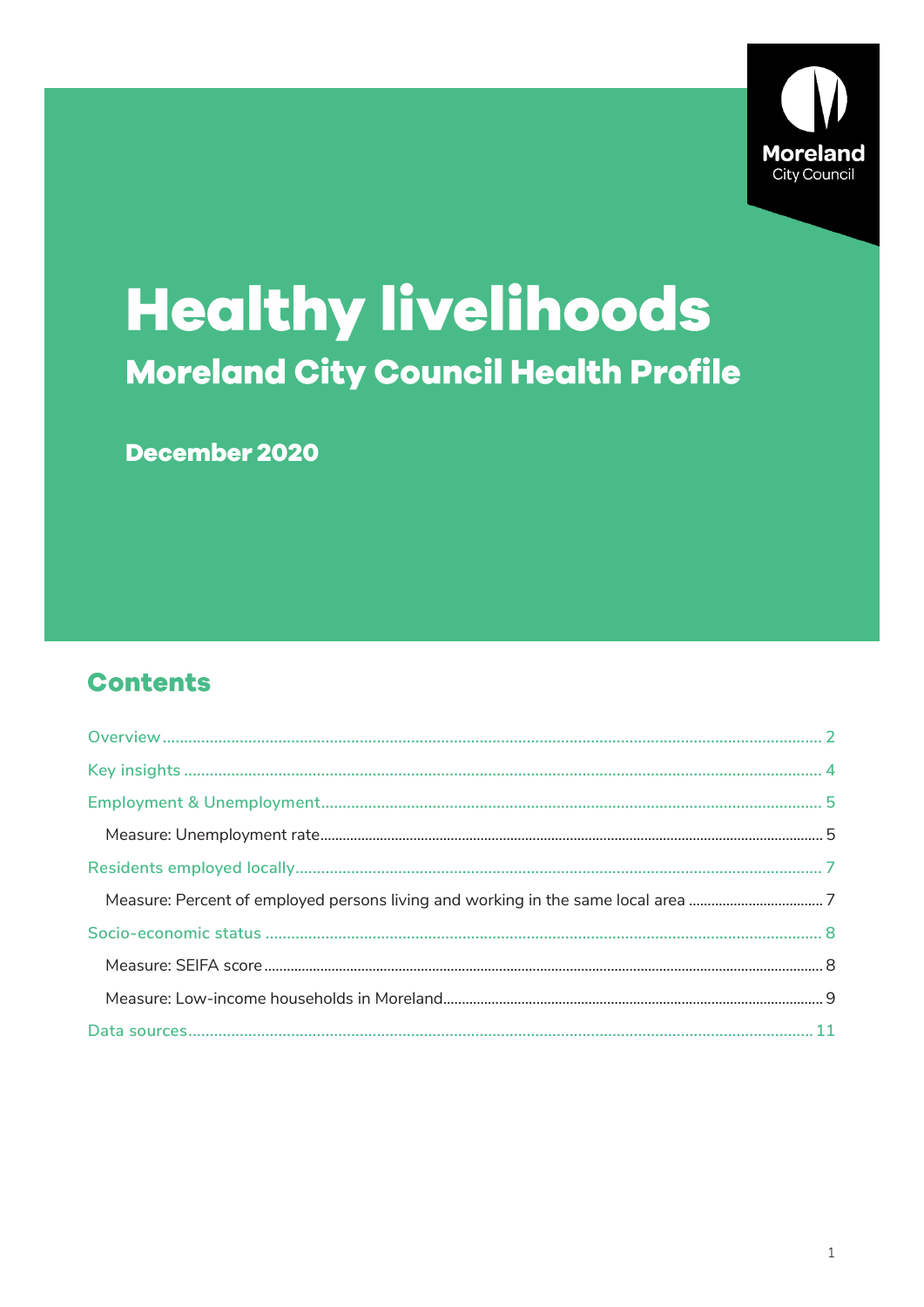# <span id="page-1-0"></span>**Overview**

Livelihoods are defined as being able to secure the necessities of life through balanced, healthy and safe environments. Livelihoods are dependent on the quality of employment and socio-economic status, therefore those who have a higher socioeconomic status and have secure employment are more likely to live healthier lives as they can access the necessities of life.

Socioeconomic status is a combination of an individual's education, income and occupation status and can be used as an indicator of health to identify trends in population groups. Socioeconomic status can also be used to identify advantages and disadvantages within populations and is a useful tool to identify groups that may need extra support or assistance. Within Moreland, 24.6% of households are classified as 'low-income' (Moreland City Council, 2020). Low-income households are more likely to have higher rates of smoking, inadequate intake of fruit and vegetables and are more likely to be inactive (Australian Institute of Health and Welfare, 2020). Having a low-socioeconomic status affects health outcomes as there are many chronic disease inequalities. Arthritis, asthma, chronic kidney disease, diabetes, coronary heart disease, mental health conditions and lung cancer are just some of the chronic diseases which are more prevalent in low socioeconomic groups than in high socioeconomic groups (Australian Institute of Health and Welfare, 2020).

Employment is a social determinant of health and is an important part of a person's wellbeing as it provides income, sense of purpose and reduces psychological stress. Safe work environments and healthy work policies are important for protecting people and their health in a range of ways including, reducing workplace injuries and accidents, addressing discrimination, or ensuring employees do not burn out at work (Australian Institute of Health and Welfare, 2020). Those who are unemployed have a higher risk of death, illness and disability (Australian Institute of Health and Welfare, 2020), and there are many psychological challenges that unemployment brings which can quickly deteriorate mental health (Australian Institute of Health and Welfare, 2020). Employment can often be attributed to the quality of education an individual has achieved or their skills and qualifications. Those who receive a quality education and finish their qualifications are more likely to attain higher-paying, secure jobs which will raise their socioeconomic status and thus, produce better health outcomes. Employment and education are strongly intertwined so both need to be addressed to ensure that the inequalities experienced by those from low-socioeconomic status backgrounds are reduced and more equal futures and opportunities are available to all.

Inclusive labour policies help to promote healthy livelihoods. They protect the right to work regardless of a person's backgrounds or beliefs and create environments with a zero-tolerance towards discrimination. Having an inclusive labour policy means those with a specific vulnerability are not penalised for this and have opportunities to work and provide for their lifestyle.

### Moreland context

Moreland has a slightly higher level of socio-economic disadvantage than the Greater Melbourne average, with the suburbs of Fawkner, Glenroy, Hadfield and Coburg North being the most disadvantaged. A quarter of households are classified as 'low income', which is slightly higher than for Greater Melbourne and equates to approximately 13,600 households, again concentrated in these northern suburbs.

In June 2020, the unemployment rate in Moreland was 6.1%, which is slightly higher than for Greater Melbourne (5.7%). Unemployment is substantially higher for Aboriginal and Torres Strait Islander people, for people with a need for assistance due to a severe or profound disability, and for those who are recent arrivals in Australia within the last 5 year. A low proportion of people live and work within Moreland (15%) compared to neighbouring municipalities and the average for Australia.

Covid-19 has significantly impacted both employment and income, with nearly one third (30%) of respondents to the Moreland Covid-19 Secondary Impact Analysis survey reporting that their financial situation got worse during the pandemic. Unemployment has increased by 0.7% between March and June 2020, with women, young people and those from asylum seeker, refugee and migrant backgrounds disproportionately impacted.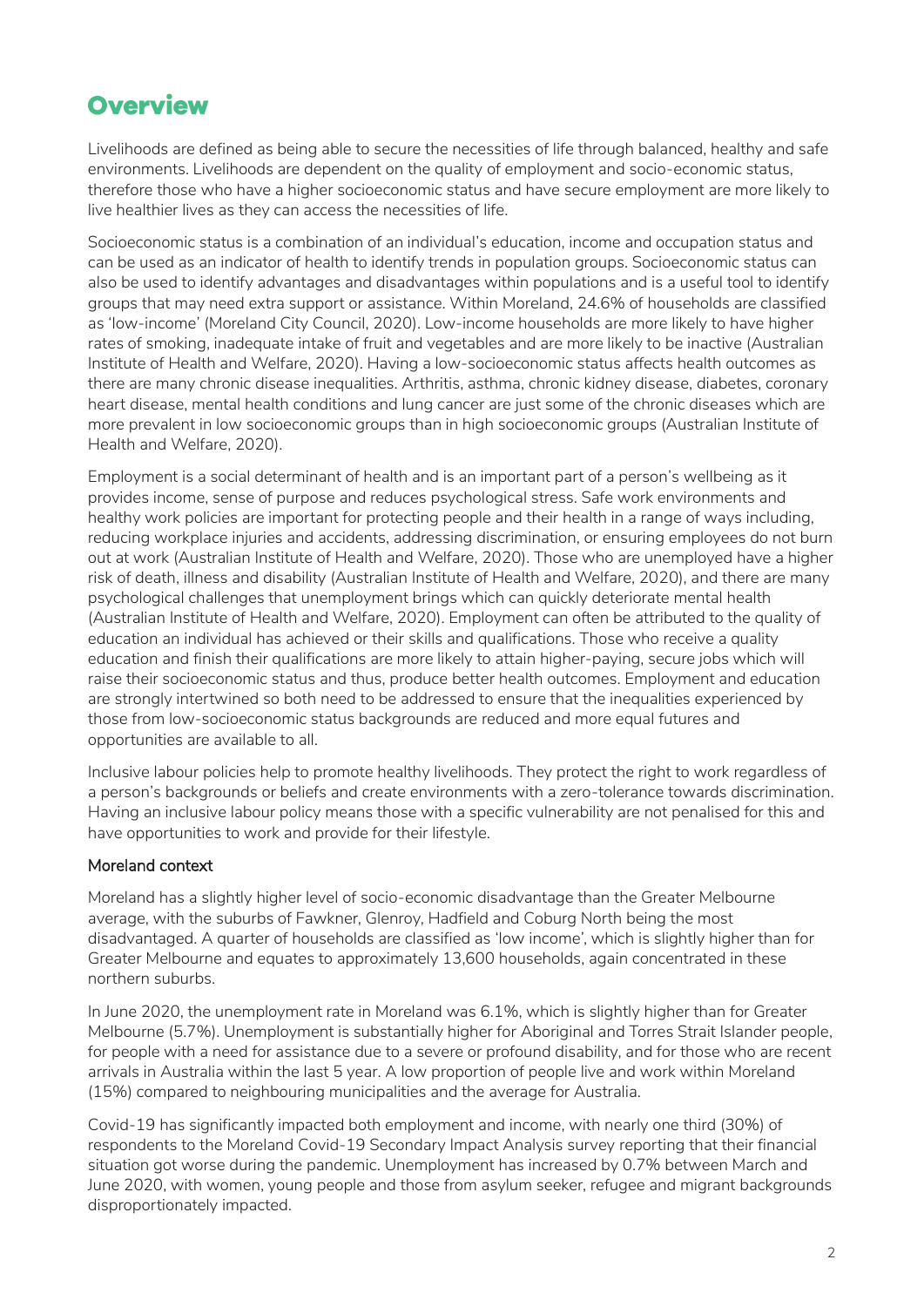In summary, key issues include:

- Fawkner, Hadfield, Glenroy and Coburg North experience higher levels of socio-economic disadvantage, a higher concentration of low-income households and higher rates of unemployment.
- Covid-19 has significantly impacted income and employment, with women, young people and those from asylum seeker, refugee and migrant backgrounds disproportionately impacted.
- A low proportion of people live and work within Moreland.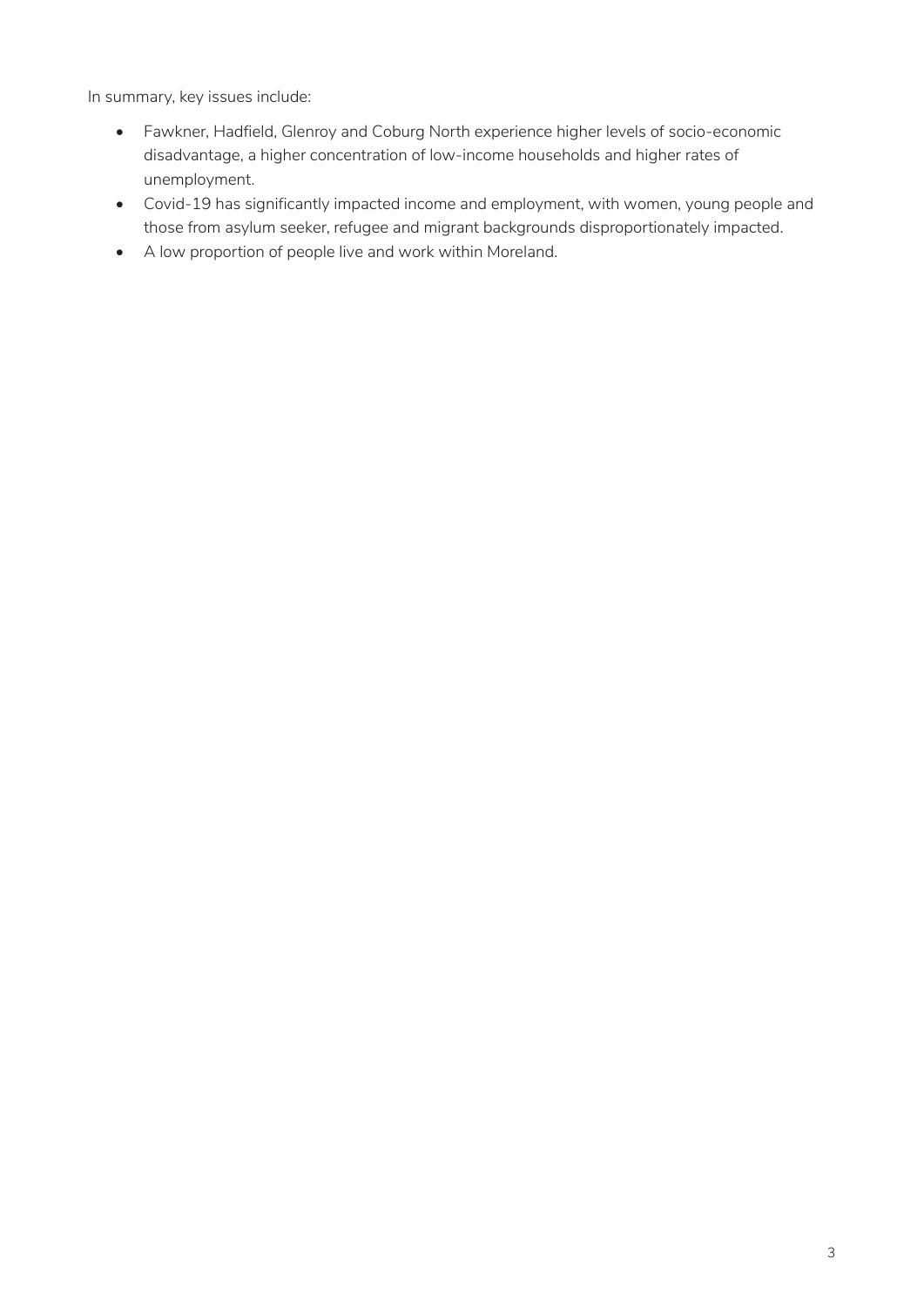# <span id="page-3-0"></span>**Key insights**

# Employment & Unemployment

- In June 2020, the unemployment rate in Moreland was 6.1%, higher than the unemployment rate of 5.7% for Greater Melbourne.
- Suburbs with the highest unemployment rates in June 2020 were Fawkner (8.2), Coburg (7.5), and Hadfield (7.5).

# Residents employed locally

• In Moreland, an average of 15% of employed persons live and work in the same local area. This is considered very low with Moreland placing in the bottom 2 percentile for all of Australia. Compared to neighbouring LGAs, Moreland performs slightly lower than Moonee Valley (17.7%), Darebin (17.7%) and Maribyrnong (20.3%).

# Socioeconomic status

- The SEIFA IRSD Index of disadvantage, an indicator to measure relative disadvantage, was 1,014 for the City of Moreland in 2016, which is slightly lower than the score for greater Melbourne with 1,026. This means that Moreland has slightly higher level of disadvantage than the greater Melbourne average.
- In Moreland, 24.6% of households with stated incomes were classified as "low income", which is slightly higher than in greater Melbourne (23.6% of households) and equates to approximately 13,600 households.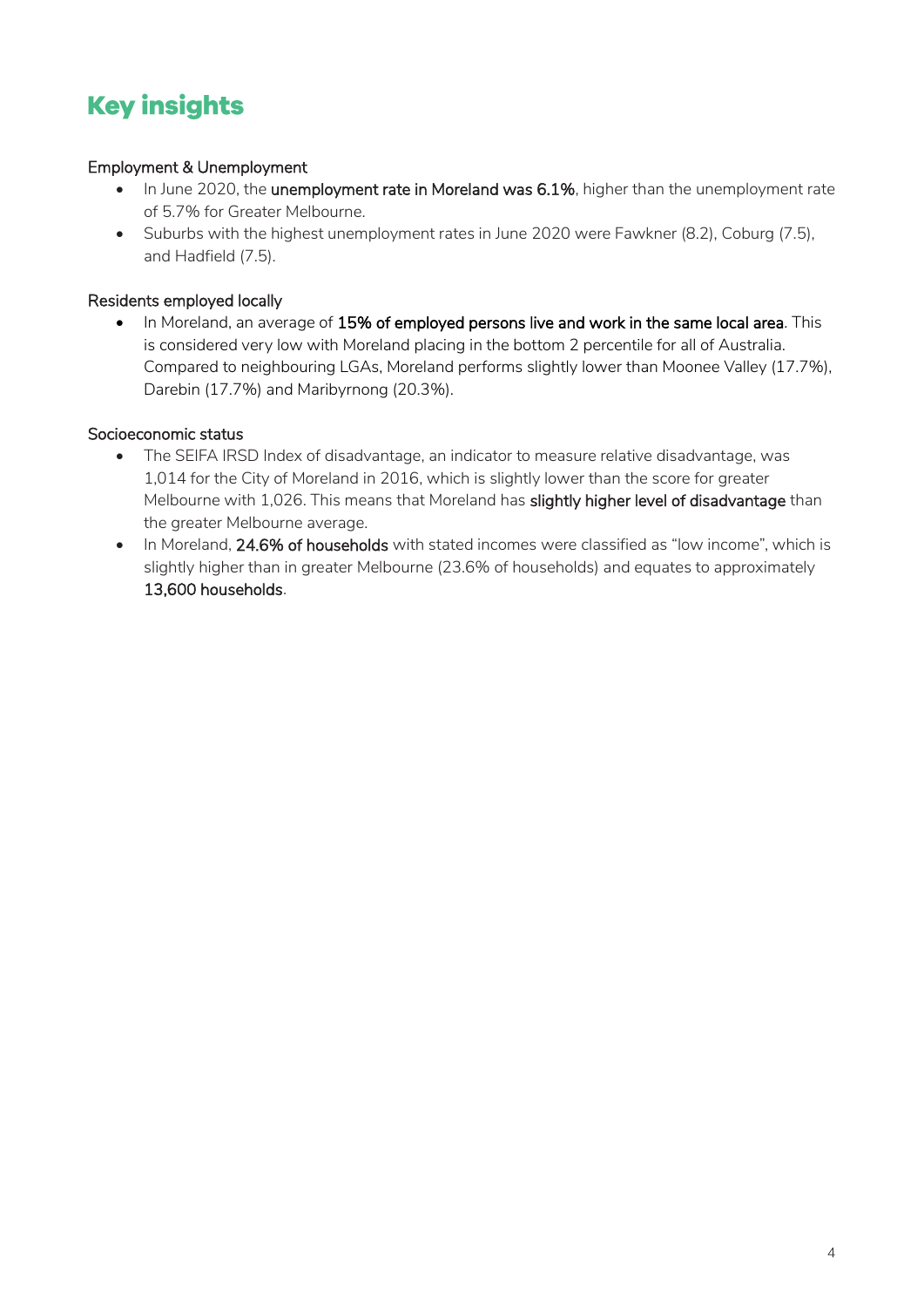# <span id="page-4-0"></span>**Employment & Unemployment**

# <span id="page-4-1"></span>**Measure: Unemployment rate**

Small area labour markets (SALM) presents regional estimates of unemployment and the unemployment rate on a quarterly basis at the local government area (LGA) level and statistical area 2 (SA2) level.

In June 2020, the unemployment rate in Moreland was 6.1, higher than the unemployment rate of 5.7 for Greater Melbourne. Suburbs with the highest unemployment rates in June 2020 were Fawkner (8.2), Coburg (7.5), and Hadfield (7.5).

For more information on unemployment including unemployment payment data current to November 2020, see the [Moreland Unemployed and residents at risk of unemployment brief.](https://grapevine.moreland.vic.gov.au/globalassets/grapevine/areas/research/vulnerable-population-brief---resident-employment-profile-final.pdf)

| <b>Suburb</b>            | <b>June 2020</b>                |                       | <b>Baseline: 2016 Population Census</b> |                       |
|--------------------------|---------------------------------|-----------------------|-----------------------------------------|-----------------------|
|                          | Unemployment<br><b>Rate (%)</b> | Unemployed<br>persons | Unemployment<br><b>Rate (%)</b>         | Unemployed<br>persons |
| <b>Brunswick</b>         | 5.9                             | 1,251                 | 5.8                                     | 904                   |
| <b>Brunswick East</b>    | 5.5                             | 541                   | 5.5                                     | 428                   |
| <b>Brunswick West</b>    | 6.8                             | 690                   | 6.2                                     | 541                   |
| Coburg                   | 7.5                             | 1,324                 | 7.0                                     | 990                   |
| Coburg North             | 5.8                             | 278                   | 6.4                                     | 254                   |
| Fawkner                  | 8.2                             | 530                   | 10.2                                    | 584                   |
| Glenroy                  | 7.0                             | 867                   | 9.1                                     | 766                   |
| Gowanbrae                | 3.7                             | 66                    | 4.0                                     | 292                   |
| Hadfield                 | 7.5                             | 202                   | 7.3                                     | 184                   |
| Pascoe Vale & Oak Park   | 3.8                             | 578                   | 6.2                                     | 907                   |
| Pascoe Vale South        | 5.0                             | 320                   | 5.7                                     | 56                    |
| Moreland                 | 6.1                             | 6,677                 | 6.9                                     | 5,904                 |
| <b>Greater Melbourne</b> | 5.7                             |                       | 6.8                                     |                       |

Table. Unemployment rate in Moreland SA2s (June 2020)

Source: Small Area Labour Markets (SALM) reporting on unemployment rate by SA2 June 2020, Australian Bureau of Statistics Population Census 2016

Table. Baseline unemployed persons in 2016 by sex

| <b>Sex</b> | Unemployed,<br>looking for<br>work | % of all<br>unemployed |
|------------|------------------------------------|------------------------|
| Male       | 3.246                              | 55%                    |
| Female     | 2.657                              | 45%                    |
| Total      | 5.904                              | 100%                   |

Source: Australian Bureau of Statistics Population Census 2016

Unemployment rate by suburb (June 2020)

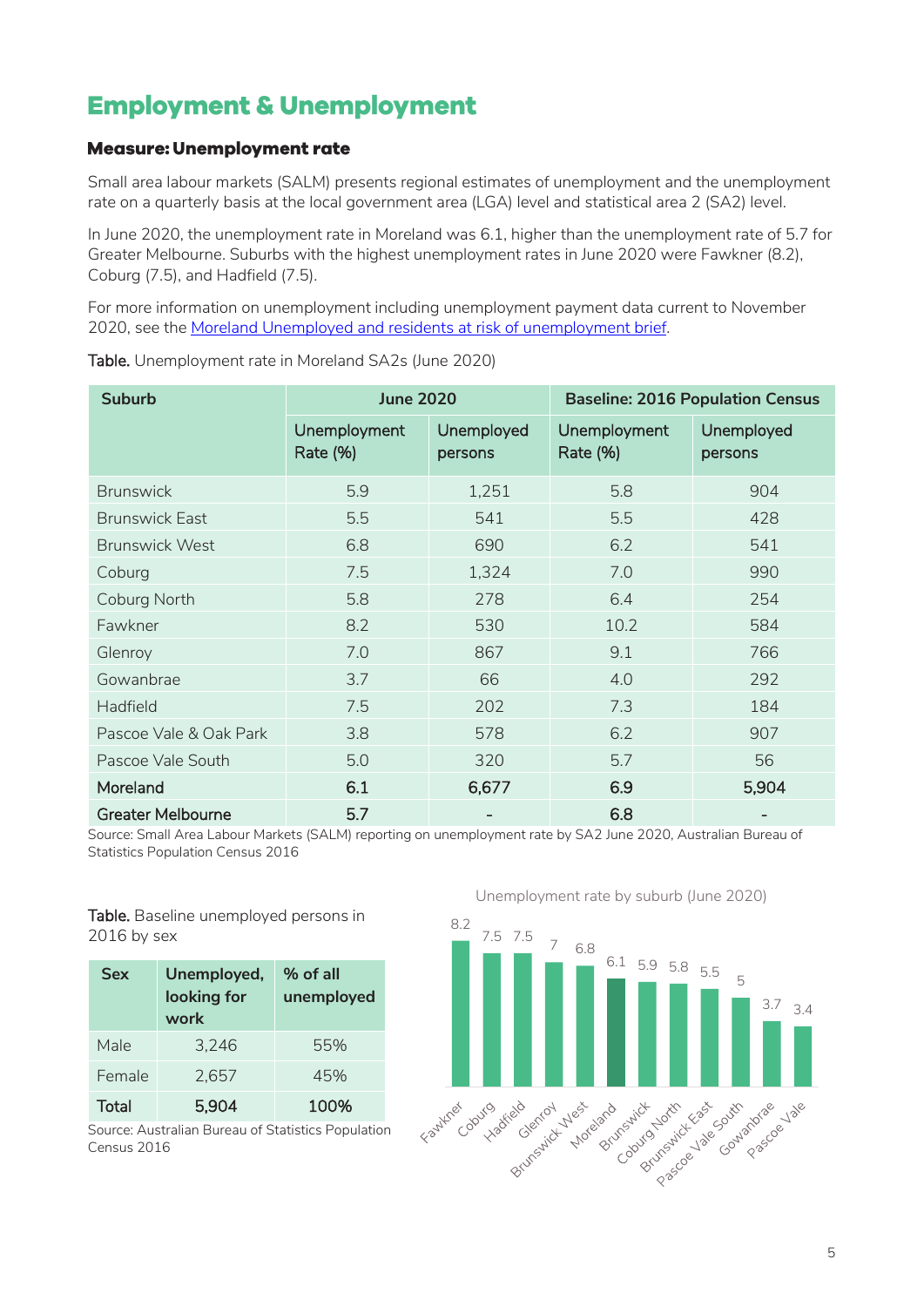

### PANDEMIC

Between March and June 2020, the unemployment rate in Moreland increased by 0.7%. Suburbs with the largest increase between March and June were Pascoe Vale South (+2.1%), Fawkner (+1.3%), and Hadfield (+1.3%).



Four in ten respondents to the VicHealth Coronavirus Impact Survey reported less hours of work being available to them and one in ten reported losing their job in the first lockdown. Young people were the most severely impacted by job loss (7% higher than the State average) with young women overrepresented in job loss and unemployment. 29% of people in Victoria are concerned about future job prospects (VicHealth, 2020).

Women have experienced a greater rate of unemployment during the pandemic. The majority of casual workers unable to access job keeper are women; 55% of job losses due to the pandemic are women; and women's unemployment has increased five-fold since the crisis (Gender Equality Victoria, 2020). They have also had a larger responsibility of caring responsibilities and amounts of unpaid work (VicHealth, 2020).

People from asylum seeker, refugee and migrant backgrounds are also disproportionately impacted, being overrepresented in highly casualised and low-income industries that have been heavily affected by COVID-19, such as hospitality and retail (Koy, 2020) and those on temporary visas, who have been largely excluded from federal support packages (VicHealth, 2020).



# CLIMATE CHANGE

The economic impacts projected as a result of climate change suggest higher rates of unemployment and economic uncertainty. These rates will be attributed to extreme weather conditions and changes to Victoria's climate which may reduce productivity in Victoria (Department of Environment, Land, Water and Planning, 2017).



### PRIORITY GROUPS

Unemployment is substantially higher for Aboriginal and Torres Strait Islander people (11.4%), for people with a need for assistance due to a severe or profound disability (16.0%) and for those who are recent arrivals in Australia within the last 5 years (14.1%) (ABS Census of Population and Dwellings, 2016).

In 2014, 39% of LGBTQIA+ people stated they have hidden their sexuality or gender at work due to fear of discrimination (Australian Human Rights Commission, 2014).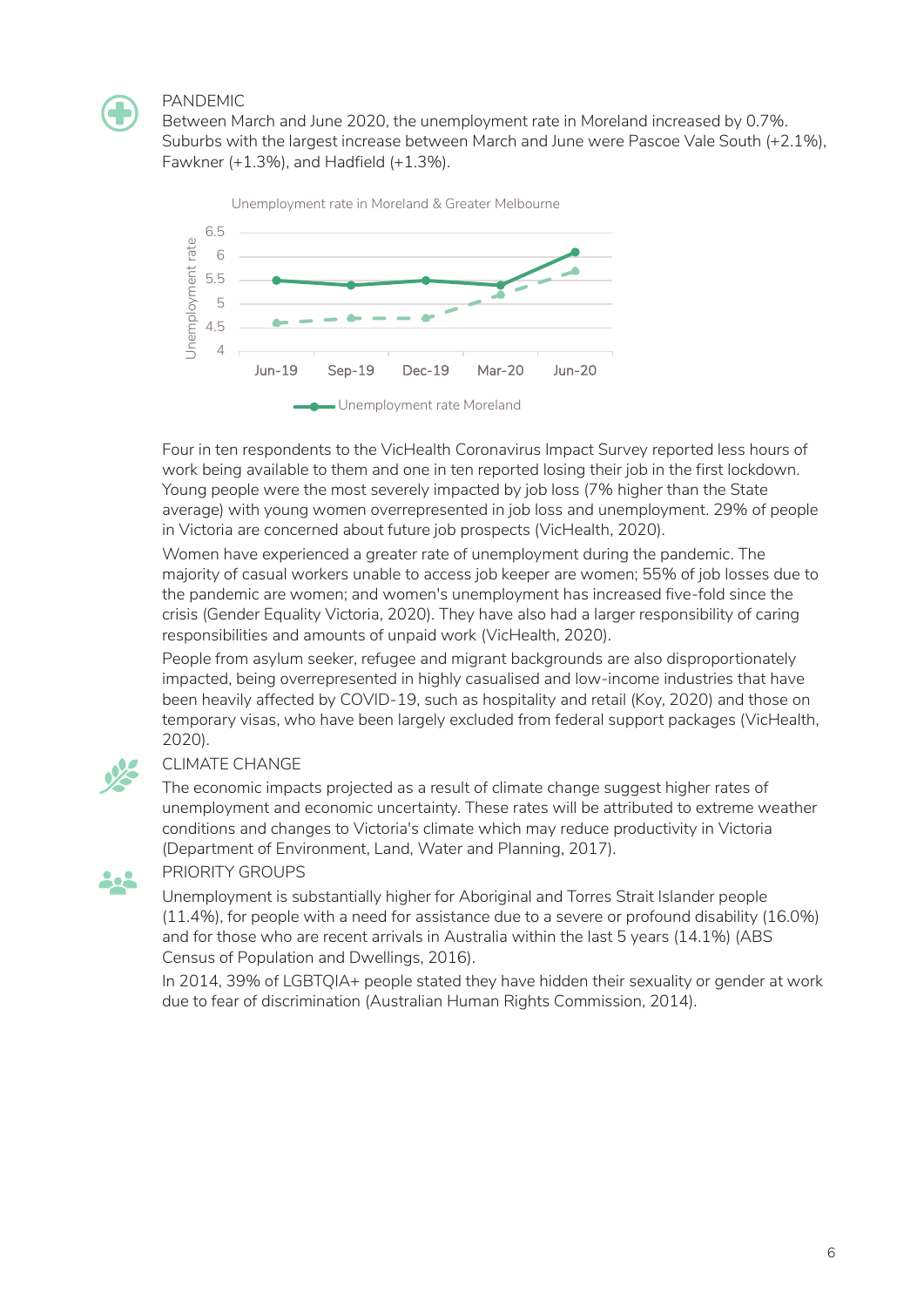# <span id="page-6-0"></span>**Residents employed locally**

# <span id="page-6-1"></span>Measure: Percent of employed persons living and working in the same local area

When employees live closer to their workplaces, the likelihood of individuals commuting to work using public transport, walking and cycling as opposed to relying on private vehicles is increased. The use of public and active transport reduces traffic congestion and emissions from private vehicles which positively supports the build and natural environment as well as individual physical activity. (Australian Urban Observatory 2018).

In Moreland, an average of 15% of employed persons live and work in the same local area. This is considered very low with Moreland placing in the bottom 2 percentile for all of Australia. Compared to neighbouring LGAs, Moreland performs slightly lower than Moonee Valley (17.7%), Darebin (17.7%) and Maribyrnong (20.3%).

| <b>Suburb</b>         | %     |
|-----------------------|-------|
| <b>Brunswick</b>      | 14.1% |
| <b>Brunswick Fast</b> | 13.6% |
| <b>Brunswick West</b> | 14.9% |
| Coburg                | 18%   |
| Coburg North          | 11.7% |
| Fawkner               | 18.4% |
| Glenroy               | 15.3% |
| Gowanbrae             | 9.3%  |
| Hadfield              | 19.7% |
| Oak Park              | 11.5% |
| Pascoe Vale           | 12.6% |
| Pascoe Vale South     | 14.8% |
| Moreland              | 15%   |
|                       |       |

Table. Percent of employed persons living and working in the same local area by suburb



Source: Australian Urban Observatory 2018

Table. Social infrastructure index by LGA

| <b>LGA</b> | Moreland | Moonee Valley | Darebin | Maribyrnong |
|------------|----------|---------------|---------|-------------|
| $\%$       | 15%      | 17.7%         | 17.7%   | 20.3%       |

# Source: Australian Urban Observatory 2018

# 团

# URBAN CHANGE

Council seeks to create vibrant places that can house future populations and provide local employment. Finding ways to encourage developers to provide commercial floor space to support local job creation in Activity Centres will be important for a growing population and changing work patterns.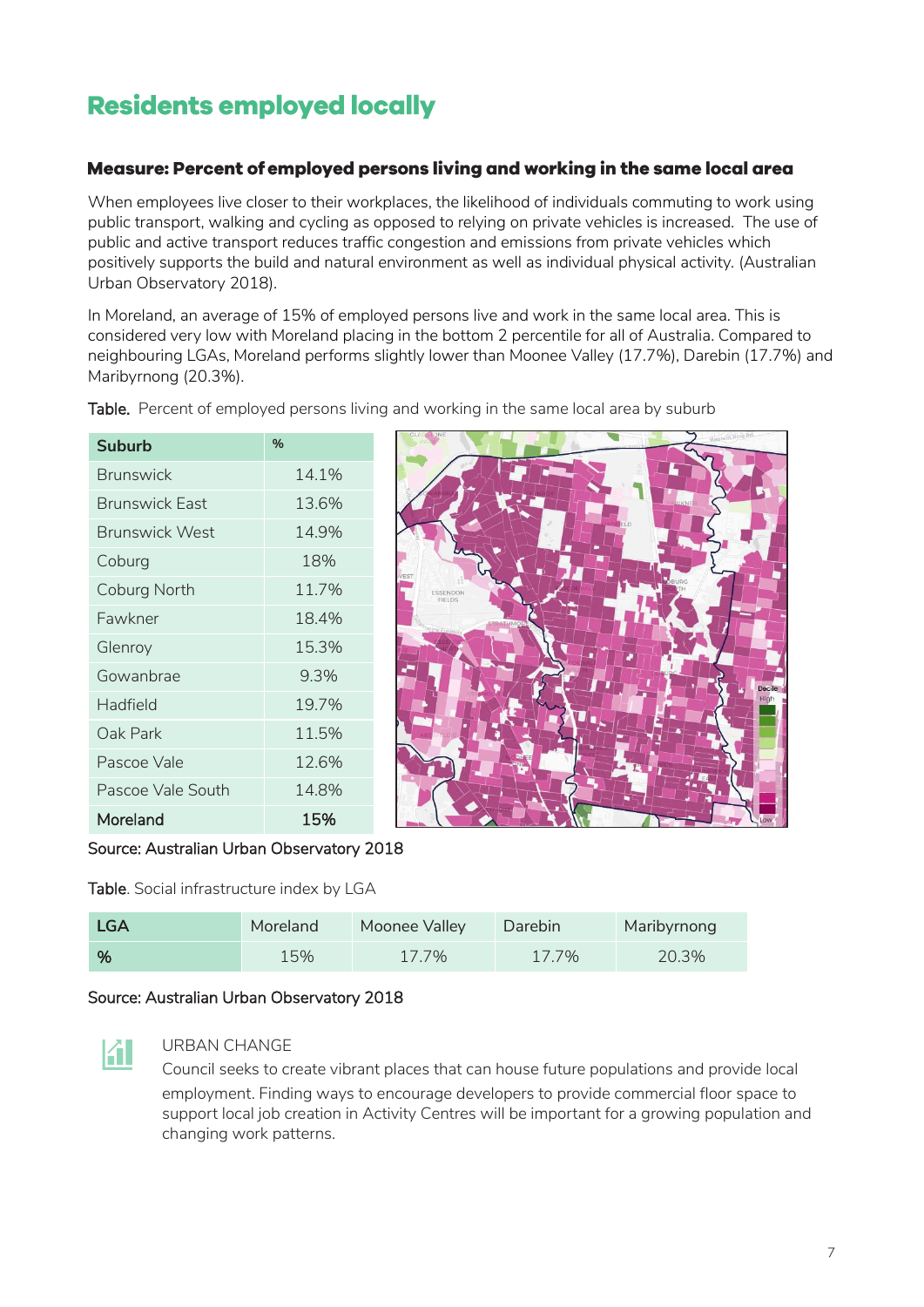# <span id="page-7-0"></span>Socio-economic status

# <span id="page-7-1"></span>**Measure: SEIFA score**

SEIFA (Socio-Economic Indexes for Areas) is a product developed by the Australian Bureau of Statistics (ABS) that ranks areas in Australia according to relative socio-economic advantage and disadvantage. The indexes are based on information from the Census. SEIFA 2016 is based on Census 2016 data. The Index of Relative Socio-economic Disadvantage (IRSD) is one of four SEIFA indexes. It is a general socioeconomic index that summarises a range of information about the economic and social conditions of people and households within an area. This index includes only measures of relative disadvantage.

A low score indicates relatively greater disadvantage in general. For example, an area could have a low score if there are:

- Many households with low income
- Many people with no qualifications
- Many people in low skill occupations

A high score indicates a relative lack of disadvantage in general. For example, an area may have a high score if there are:

- Few households with low incomes
- Few people with no qualifications
- Few people in low skilled occupations

The SEIFA index has several limitations worth noting:

The indexes are assigned to areas, not to individuals. They indicate the collective socio-economic characteristics of the people living in an area.

Due to inputs such as low incomes, SEIFA will pick up large aged care homes and retired people who may have large assets but low incomes. These irregularities are important to note when considering the SEIFA index.



### Table. SEIFA IRSD by suburb

### SEIFA IRSD score by suburb

Source: Australian Bureau of Statistics Population Census 2016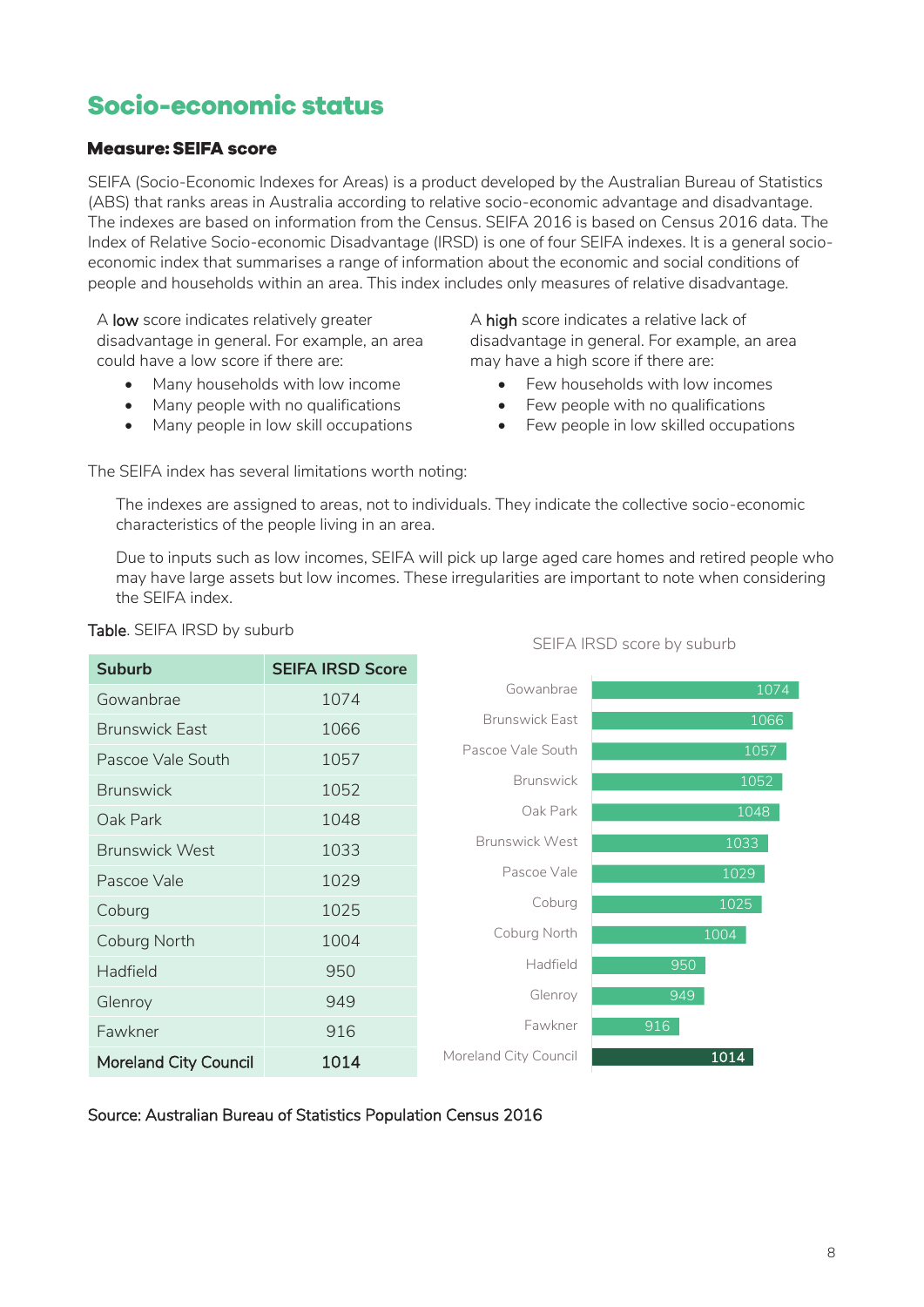# <span id="page-8-0"></span>Measure: Low-income households in Moreland

Table. Low-income households by suburb

Low-income households<sup>1</sup> are defined as those with equivalised<sup>2</sup> household income less than \$500 per week. This is the standard range closest to the bottom 25% of all households in Australia.

In Moreland, 24.6% of households with stated incomes were classified as "low income", which is slightly higher than in greater Melbourne (23.6% of households) and equates to approximately 13,600 households. Lone-person households and single-parent families are more likely to have low equivalised incomes than other household types (id consulting, Social Cohesion Monitoring Report 2019).

| <b>Suburb</b>            | Low-income<br>households | % of all<br>households |
|--------------------------|--------------------------|------------------------|
| Glenroy                  | 2,231                    | 32%                    |
| Coburg                   | 2,025                    | 24%                    |
| <b>Brunswick</b>         | 1,797                    | 20%                    |
| Fawkner                  | 1,640                    | 40%                    |
| Pascoe Vale              | 1,355                    | 23%                    |
| <b>Brunswick West</b>    | 1,195                    | 77%                    |
| <b>Brunswick East</b>    | 798                      | 17%                    |
| Hadfield                 | 662                      | 36%                    |
| Coburg North             | 661                      | 27%                    |
| Pascoe Vale South        | 625                      | 20%                    |
| Oak Park                 | 423                      | 21%                    |
| Gowanbrae                | 157                      | 18%                    |
| Moreland                 | 13,570                   | 24.6%                  |
| <b>Greater Melbourne</b> |                          | 23.6%                  |



Source: Australian Bureau of Statistics population census 2016, Equivalised Total Household Income (weekly) by statistical area 1 (SA1). Map prepared in Power Bi by Moreland Research Team.



-

# PANDEMIC

Nearly one third (30%) of respondents to the MCC Covid-10 Secondary Impact Analysis survey reported that their financial situation got worse during the pandemic. Younger respondents aged 18-34 were more likely to have their financial situation worsen. CALD respondents were also more likely to have their financial situation worsen. On the other hand, respondents in higher income (over \$100k) households reported an improved situation.

<sup>&</sup>lt;sup>1</sup> Relationship between "low-income" and poverty: Low income definition used is not an indicator of poverty and there will be people on more than \$500 per week living in poverty as per the Henderson Poverty Line definition by Melbourne [Institute University of Melbourne.](https://melbourneinstitute.unimelb.edu.au/publications/poverty-lines)

<sup>&</sup>lt;sup>2</sup> Equivalised household income is a good measure of the resources available to a household. It adjusts total income to account for household size in terms of adults and children and puts all households on equal footing with a single person household of the same income (ID Consulting 2019).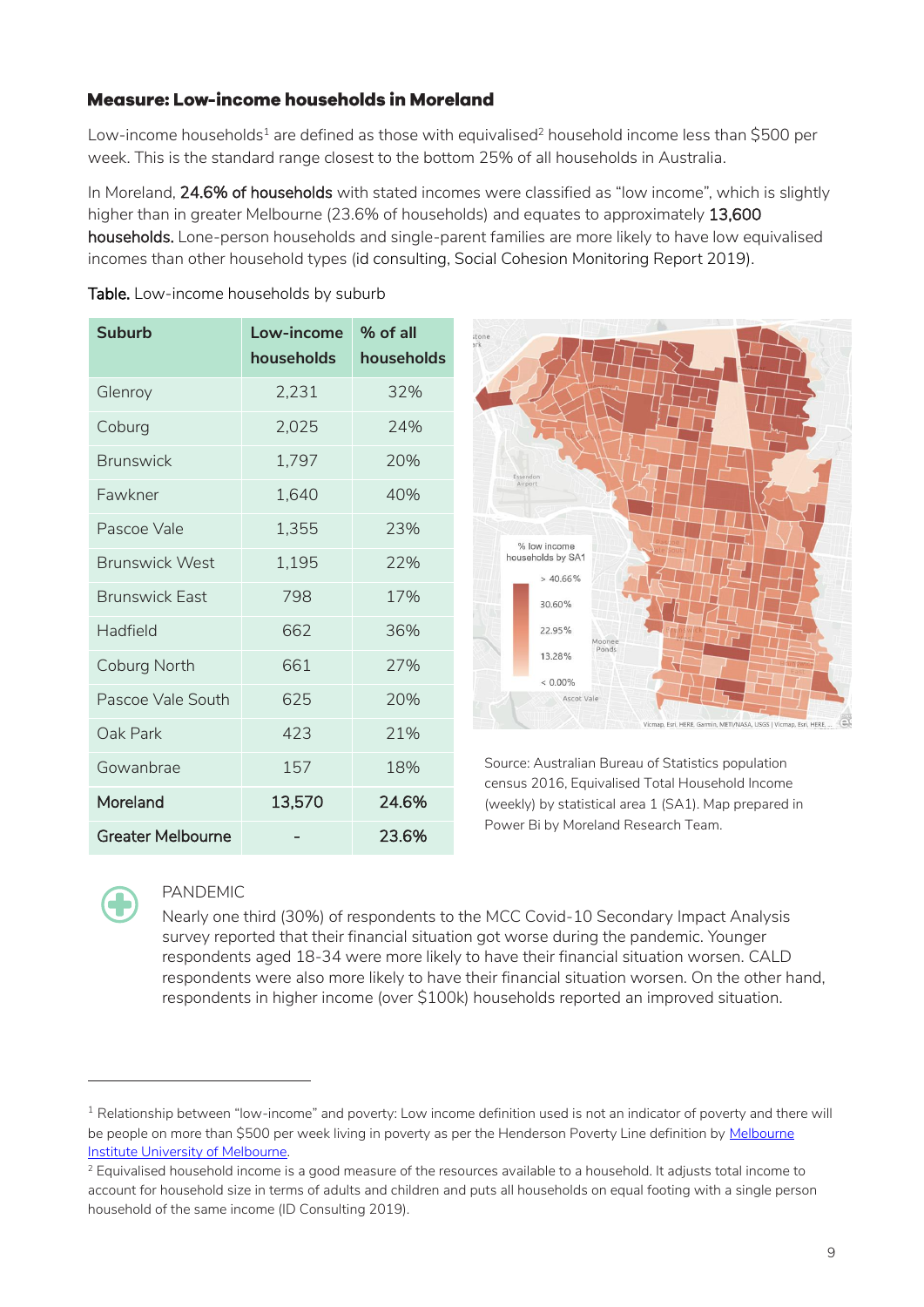Stark differences have been noted between the experiences of some people or communities and the rest of Victoria. Those who earn less than \$59,999 annually experienced an increase in their financial hardship (VicHealth, 2020).



#### CLIMATE CHANGE

Communities with a low socio-economic status have a higher sensitivity to the impacts of climate change. There is a higher prevalence of underlying chronic health conditions that will be exacerbated by climate change, ultimately putting people from this group at greater risk of adverse health effects (Department of Health and Human Services, 2019).

### PRIORITY GROUPS

The gender pay gap contributes to women's socioeconomic status. This status is a key social determinant in assessing future health outcomes. People with a lower socioeconomic standing have higher risks of many physical and mental illnesses (VicHealth, Gender Equality Health and Wellbeing 2017).

LGBTQIA+ adults are more likely to have a lower socioeconomic status. There is a higher proportion of this community that have an annual household income of less than \$40,000. There is also a much lower proportion of people in higher income households (over \$100,000 annual household income) when compared to non-LGBTQIA+ adults (Victorian Agency for Health Information, 2017).

Fawkner, Hadfield, Glenroy and Coburg North experience higher levels of socio-economic disadvantage, higher rates of unemployment, and have a relatively high percentage of people with poor or no spoken English (Australian Bureau of Statistics, 2016).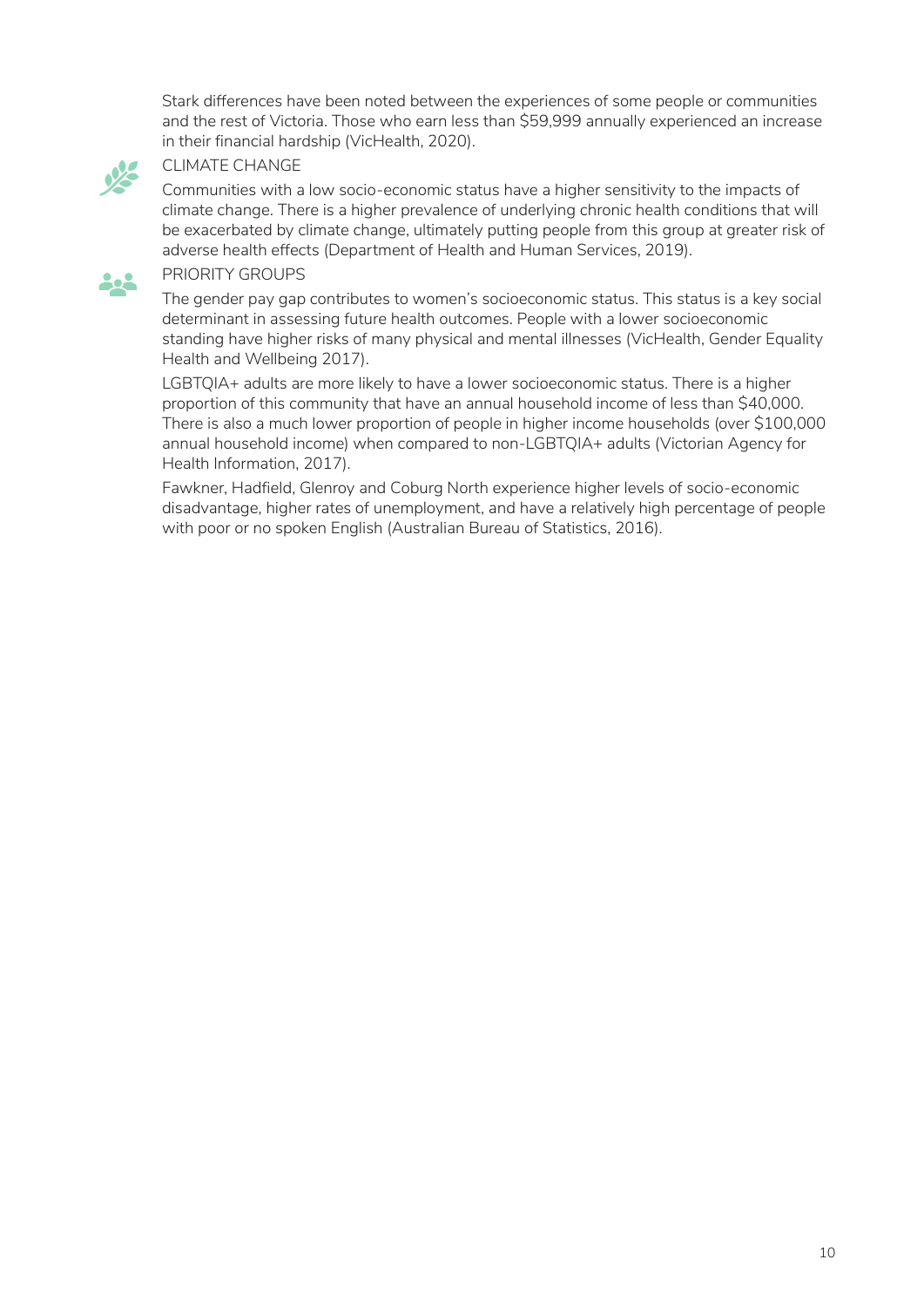# <span id="page-10-0"></span>**Data sources**

### **For a full list of references, please refer to the Moreland Health & Wellbeing Profile 2020**

#### Australian Bureau of Statistics Census of Population and Housing 2016

The ABS Census of Population and Housing is a nationwide census of all households and residents. It is conducted every five years. The census collects data about the population including age, gender, relationships within households, usual residence, country of birth, language spoken at home, ancestry, education, employment, wages and religion. The census also collects a small amount of household data. The most recent data is 2016.

### Australian Human Rights Commission, 2014

Australian Human Rights Commission (AHRC) protects and promotes human rights in Australia and internationally.

### Australian Urban Observatory

The Australian Urban Observatory is a digital platform that transforms complex urban data into easily understood liveability maps across Australia's 21 largest cities. The Observatory maps key liveability indicators found to be associated with health and wellbeing and provides a clear understanding of the liveability of cities. The most recent data is 2018.

### Department of Environment, Land, Water and Planning, 2017

Department of Environment, Land, Water and Planning (DELWP) deliver services that support liveable, inclusive and sustainable communities and thriving natural environments.

#### Department of Health and Human Services 2019

The Department of Health and Human Services (DHHS) provides advice on health and climate change.

#### Gender Equality Victoria, 2020

The peak body for gender equity, women's health and the prevention of violence against women.

#### id consulting, Social Cohesion Monitoring Report 2019

This data was prepared by .id Consulting on behalf of Moreland City Council.

The most recent data is 2016.

#### Small Area Labour Markets publication June 2020

The Department of Education, Skills and Employment produces quarterly regional estimates of unemployment and the unemployment rate at the Statistical Area Level 2 (SA2) and Local Government Area (LGA) level. The most recent data is June 2020.

#### VicHealth Applying a gender lens in the workplace 2016

A tool to provide guidance on applying a gender lens in the workplace. It forms part of a suite of tools developed from the experiences of Monash City Council and Link Health and Community in their journey to create and support gender equity and prevent violence against women as part of the Generating Equality and Respect program.